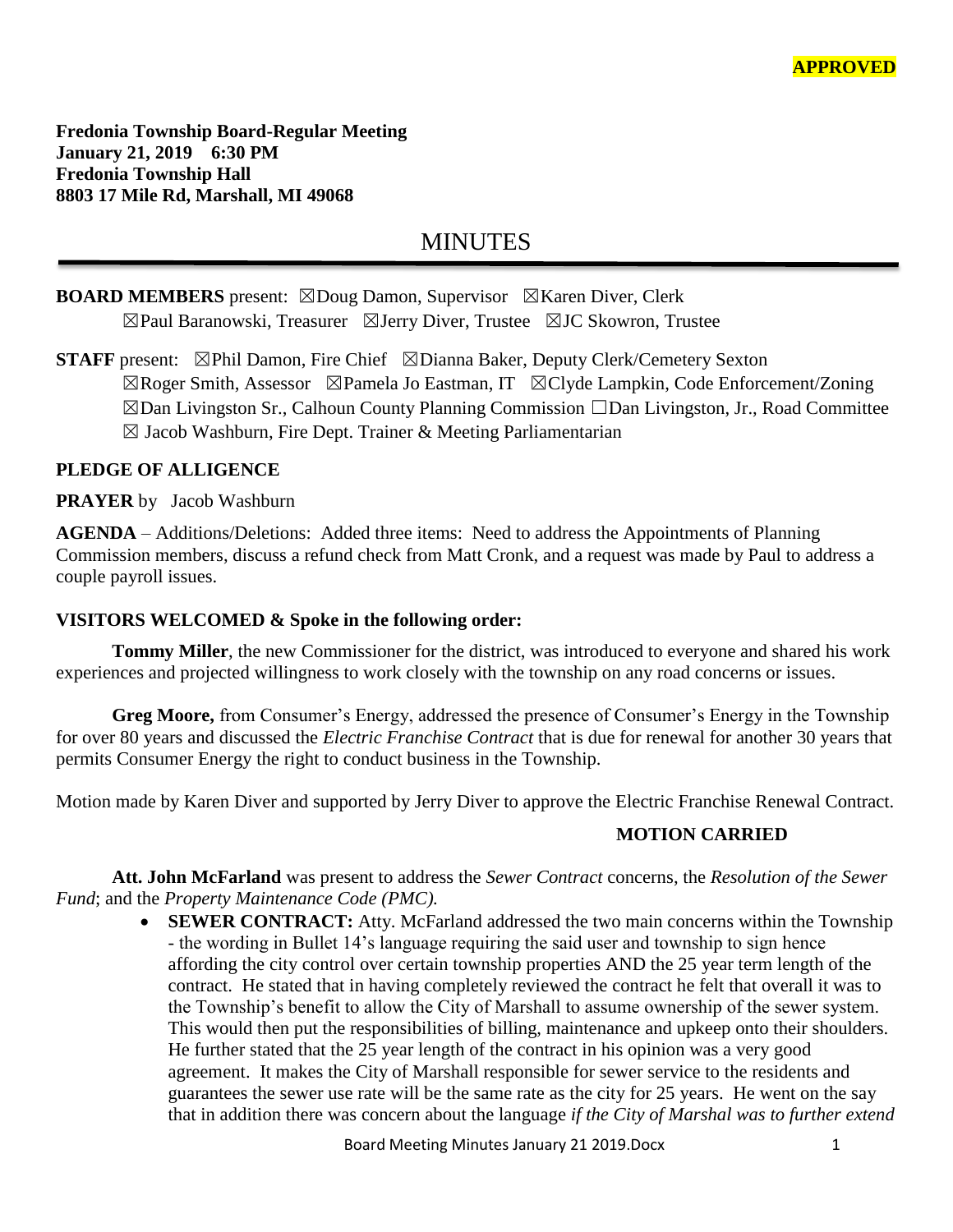#### **APPROVED**

*waste water services to another area of Fredonia Township they would reserve the right to insist on another 425 Agreement*. Some folks think this *allows the City to get their foot in the door and pursue annexation*. PUBLIC ACT 425 is a tool that allows jurisdictions like Fredonia Township to actually benefit from a financial investment of another jurisdiction – in this case – the City of Marshall - . PA425 by law protects the Township territory and the territory at issue CANNOT be annexed. Furthermore, PA425 also calls for distribution of tax revenue collected so that the Township is not frozen out of the tax picture rather they would continue to receive a portion of the taxes collected and typically that shared portion is higher than it would have been before. The PA425 does not mean the territory is permanently transferred to the other jurisdiction. In closing, Atty. McFarland stated that he believes the Sewer Contract is a very favorable agreement.

Motion made by Jerry Diver and supported by Karen Diver to approve the Sewer Contract with the City of Marshall as written. Roll Call Vote taken – all voted "Yes".

#### **MOTION CARRIED**

• **RESOLUTION OF THE SEWER FUND:** Atty. McFarland stated that the issue at hand is whether or not the approximate \$37,000 dollars in question was designated as a Debt Retirement Fund for the Lyon Lake Sewer System. If it was, it is very clear that the money MUST be transferred to the Township General Fund per MCL 141.2701. It is his understanding that at one point in the past funds were insufficient within the sewer maintenance account and a surcharge was implemented on monthly bills to augment the account. Once the sewer debt was paid off, the excess funds totaled approximately \$37,000. The challenge is to verify that indeed the excess money was designated as a Debt Retirement Fund. He recommended the Township get back with the Auditor and to verify this. Paul stated that he had contacted the Auditor and he was fine with transferring the money to the General Fund. Jerry reminded everyone that he had an old receipt that in fact stated "for the Debt Retirement Fund". Dan Livingston Sr. stated that if in fact this is true, citizen's view of the Township Board to manage a public program such as the Sewer System has severely diminished. He felt the ultimate responsibility was with the board and challenged that there will be repercussions if the money goes into the General Fund. Atty. McFarland stated that it is a fairly common occurrence to have excess money from a project such as this sewer system. Cindy felt that Paul's interaction with the Auditor was not sufficient to declare that indeed the funds were designated as a Debt Retirement Fund. Regardless of what fund the money is currently in, it needs to be determined that indeed the PURPOSE of the excess was to retire the debt.

Motion made by Paul Baranowski and supported by Jerry Diver to table the issue until confirmed with the current Auditor. **MOTION CARRIED - TABLED UNTIL AUDITOR IS CONTACTED**

> • **PROPERTY MAINTENANCE CODE:** Atty. McFarland expressed his opinion and basically was not in favor of adopting the code. It is too demanding and requires complete and consistent enforcement. Generally speaking it is not his call but historically residents simply do not like it. Cindy stated that because our existing ordinances are basically ridiculously outdated and lacking what is recommended to update where we are at and not do the PMC. Atty. McFarland recommended we get the Blight Ordinance updated. It keeps us on middle ground for enforcement and seems to be our best bet. Dan Livingston Sr. agreed that the PCM was a slippery slope and an example – in his opinion – of government exerting power over rural citizens and that enforcing it would be a real issue. He also stated there has been a consistent lack of enforcement throughout the years. NO ACTION TAKEN.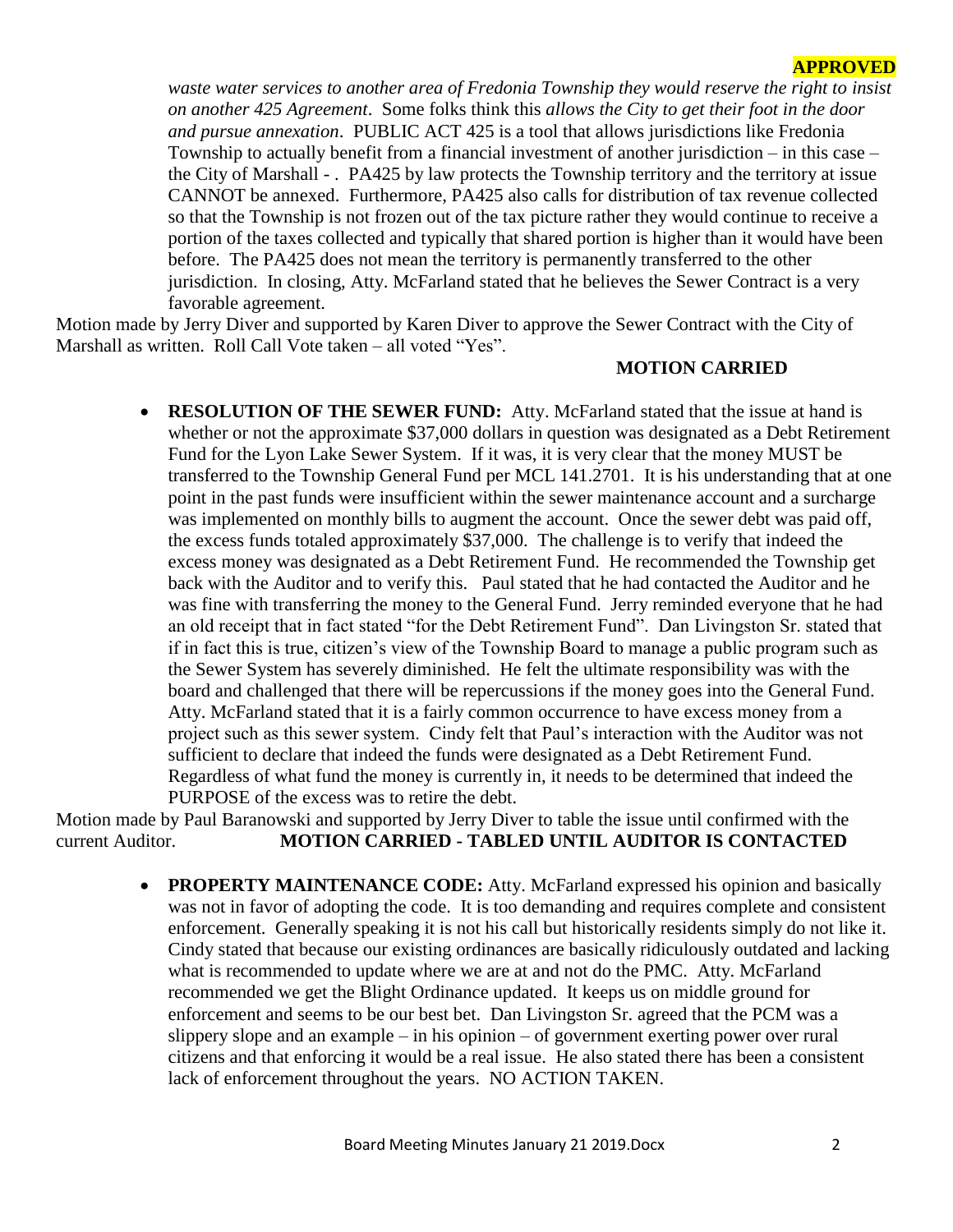Paul addressed his concerns about current payroll procedures. MCL 750.490 states you cannot prepay elected officials or employees. It would be considered a loan and that is not allowed.

Paul made a motion and Karen seconded it to change pay day from the 3<sup>rd</sup> Monday of the month to on or about the first of the month. JC asked why it couldn't be the last day of the month. More discussion followed. A voted was taken and all members were opposed to the wording of the motion. **MOTION DEFEATED.**

Paul reworded and made another motion to not prepay employees and elected officials with the elected officials pay date the last day of the month. Jerry Diver supported the motion.

## **MOTION CARRIED**

Paul announced that currently the IT person is working quite a few hours as an employee of the Township who is only getting paid \$250.00 per month. He is concerned that the township might be in violation of State minimum wage laws.

Motion made by Paul Baranowski and supported by Karen Diver that the IT person be paid a minimum of \$250.00 per month. Any hours past 27 hours for the month will be paid at minimum wage for those extra hours. **MOTION CARRIED**

Jacob brought it to the board's attention that Roger Smith has a standing contract with the Township. Roger stated that for 21 years he has been prepaid on the first day of the month. Paul suggested they consult with the attorney before addressing this issue in regards to the motion that was just carried tonight concerning changing of pay dates for all employees and elected officials. Most agreed a contract should take precedence.

## **MINUTES FROM PREVIOUS MONTH:**

#### NO CORRECTIONS REQUESTED

Motion made by Jerry Diver and supported by Paul Baranowski to approve the minutes of the Township Board meeting of 1/21/2019 as read.

#### **APPROVED AS READ**

#### **FINANCIAL REPORT** read by Paul Baranowski

There is \$208,000 in the General Checking Fund; \$111,000 in Investments; \$4000 in Public Safety Fund; \$37,243 in the Sewer Account; and \$292,000 in Tax Income.

## **PLACED ON FILE FOR AUDIT**

## **READING OF THE BILLS** by **Karen Diver**

NO CORRECTIONS REQUESTED Total bills  $$11,923.68$  paid on January  $10^{th}$ .

Motion made by Jerry Diver and supported by Paul Baranowski to accept the *Reading of the Bills* as read. And to pay any bills that come in before the next meeting.

 **MOTION CARRIED**

#### **CORRESPONDENCE:** None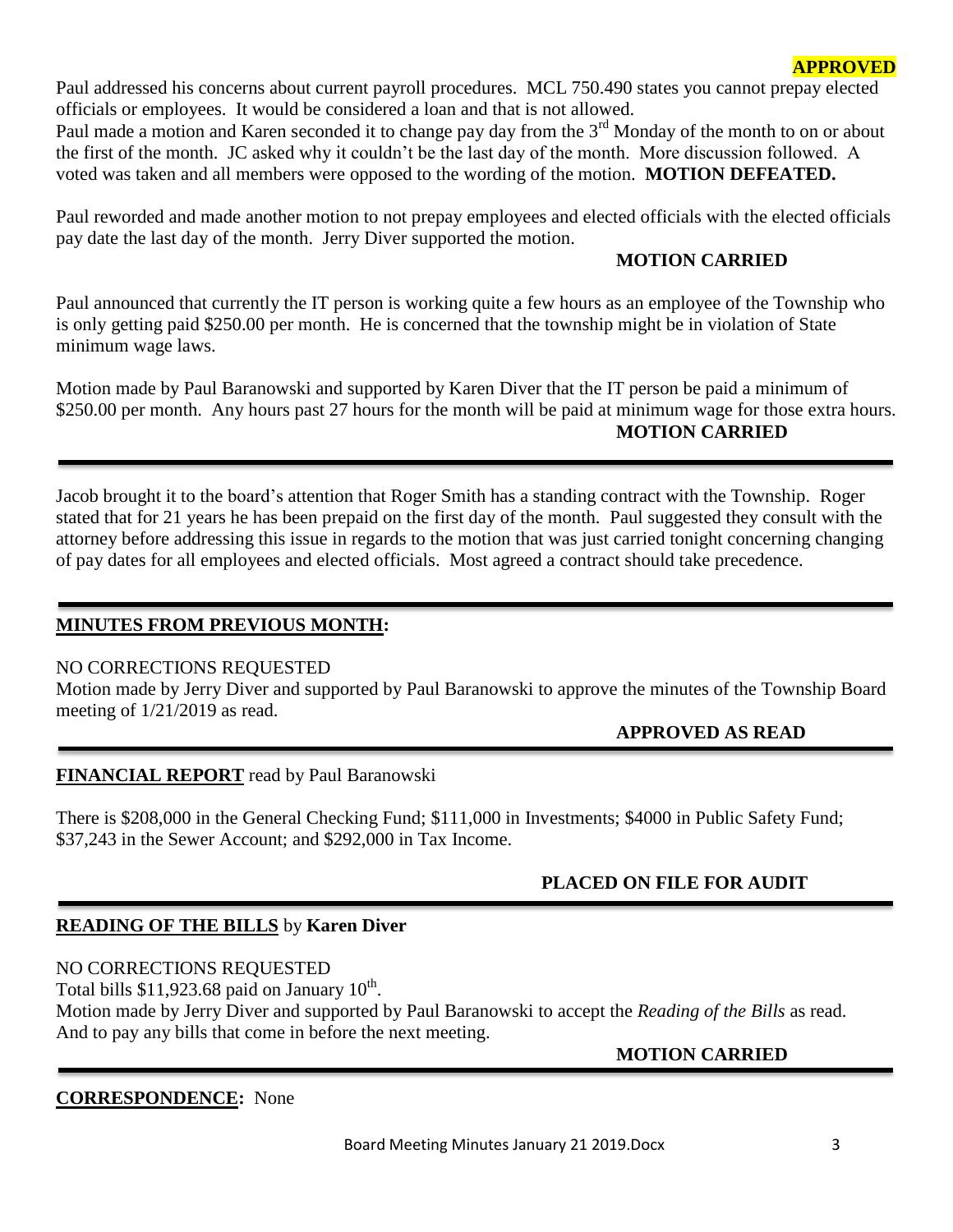**REPORTS:** Motion made by Paul Baranowski and supported by Jerry Diver to dispense with the reading of reports for this month.

# **MOTION CARRIED**

## **Old Business:**

#### **Budget Amendments:**

• Paul stated that the Road Budget needs to be amended so we can pay the current bill of approximately \$65, 000. Doug shared that the reason the Road budget is not correct is because since 2010 the millage monies were not put into the budget and have never been placed into the General Fund. The Auditor verified this and suggested a budget amendment.

Motion made by Paul Baranowski and supported by Karen Diver to add \$100,000 to the Road Budget for expenditures.

## **MOTION CARRIED**

• Paul stated we do not have budget for the Fire Equipment Fund and the Weed Fund. Motion made by Paul Baranowski and supported by Jerry Diver to add both the Fire Equipment Fund and the Weed Fund based on the projected amounts that millage  $\&$  special assessments bring in.

## **MOTION CARRIED**

• Paul stated that the Inspections budget is over by \$7,024.45 and the Elections budget is over by \$266.65. Karen shared that the Inspections budget is off because we took in way more permit monies – approximately \$7,000 worth - than anticipated.

Motion made by Paul Baranowski and supported by Karen Diver to increase these budgets by the corresponding amounts to bring both budgets to a zero balance at this time.

## **MOTION CARRIED**

#### **New Business:**

**Board of Review:** Doug stated that it looks like the Board of Review has to go to training every year. If indeed this is a requirement, we need to vote on this.

Motion made by Jerry Diver and supported by Karen Diver to send a BOR member to the Training Seminar as required.

#### **MOTION CARRIED**

**PA116 Request:** Doug stated that Brandon Sweet is present and he is the son-in-law of Arnie Raymond. They have requested that the 2.27 acres at the end of B Drive @ 12 Mile Road be removed from PA116. They want to remove the old house and replace it with a new modular home. Doug stated that first the Township needs to approve this, then the City of Marshall, and then the State. Once all approve, the owners need to pay back tax for the assessed amount Roger Smith has determined. There is a letter on file from Arnie Raymond that he is okay with pulling this acreage out of PA116.